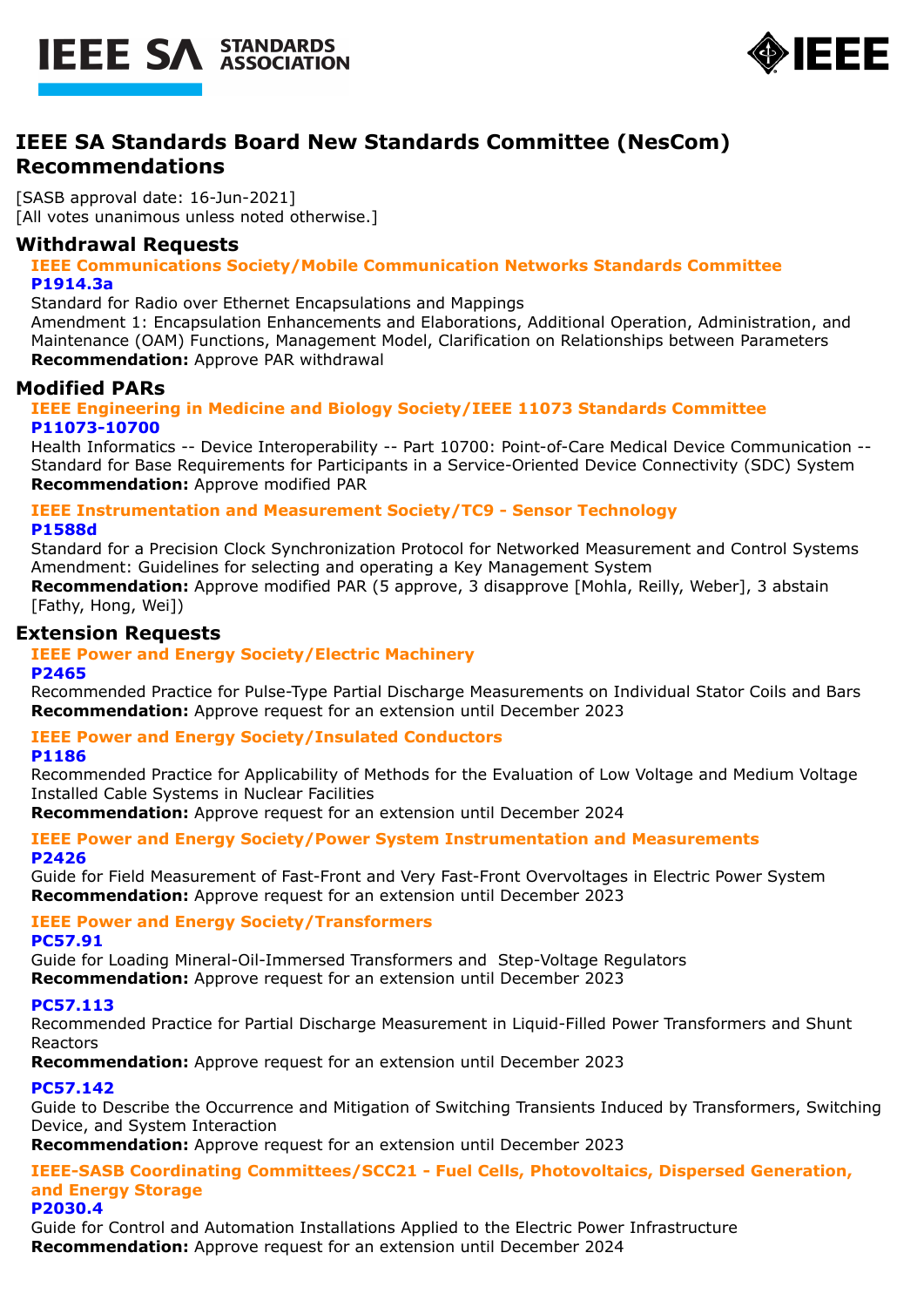# **New PARs**

# **IEEE Computer Society/Learning Technology**

**P2997**

Standard for Enterprise Learner Record **Recommendation:** Approve new PAR until December 2025

# **IEEE Computer Society/Software & Systems Engineering Standards Committee**

#### **P2995**

Trial-Use Standard for a Quantum Algorithm Design and Development **Recommendation:** Approve new PAR until December 2025

#### **P2998**

Recommended Practice for Building Accessible Applications **Recommendation:** Approve new PAR until December 2025

# **IEEE Consumer Technology Society/Standards Committee**

#### **P2861.4**

Standard for Game Voice Enhancement for Mobile Gaming **Recommendation:** Approve new PAR until December 2025

#### **IEEE Industry Applications Society/Petroleum & Chemical Industry P1017.4**

Recommended Practice for Testing and Rating of Electrical Submersible Pump Motors **Recommendation:** Approve new PAR until December 2025

# **IEEE Instrumentation and Measurement Society/TC45 - Radiation and Nuclear Instrumentation and Systems**

## **PN42.46**

Standard for Determination of the Imaging Performance of X-Ray and Gamma-Ray Systems for Cargo and Vehicle Security Screening

**Recommendation:** Approve new PAR until December 2025

#### **PN42.59**

Standard for Measuring the Imaging Performance of Millimeter-Wave Systems for Security Screening of Humans **Recommendation:** Approve new PAR until December 2025

#### **IEEE Photonics Society/Standards Committee P2999**

Guide for Technical Requirements and Test Methods for Industrial Ultrashort Pulse Lasers **Recommendation:** Approve new PAR until December 2025

## **P3101**

Standard for Fiber Optic Distributed Acoustic Sensing (DAS) Interrogator Standard – Terminology and Definitions **Recommendation:** Approve new PAR until December 2025

# **IEEE Power and Energy Society/Power System Communications and Cybersecurity**

**PC93.5-2021/Cor 1**

Standard for Power Line Carrier Transmitter/Receiver Equipment used to Transfer Discrete Teleprotection Signals - Corrigendum 1

Corrigendum: To add Table 3 which is referenced and required but missing in IEEE Std C93.5 **Recommendation:** Approve new PAR until December 2025

#### **IEEE Power and Energy Society/Surge Protective Devices/Low Voltage PC62.42.5**

Guide for the Application of Surge-Protective Components in Surge Protective Devices and Equipment Ports - Part 5: 2-Terminal Electronic Current Limiters

**Recommendation:** Approve new PAR until December 2025

## **IEEE Power and Energy Society/Transmission and Distribution**

## **P1048b**

**P1857**

Guide for Protective Grounding of Power Lines Amendment: Differentiating the Fabric Carrier Mat and the Rigid Carrier Mat **Recommendation:** Approve new PAR until December 2025

# **PARs for the Revision of Standards**

## **IEEE Communications Society/Mobile Communication Networks Standards Committee P1914.3**

Standard for Radio over Ethernet Encapsulations and Mappings **Recommendation:** Approve PAR for the revision of a standard until December 2025

# **IEEE Computer Society/Data Compression Standards Committee**

Standard for Advanced Audio and Video Coding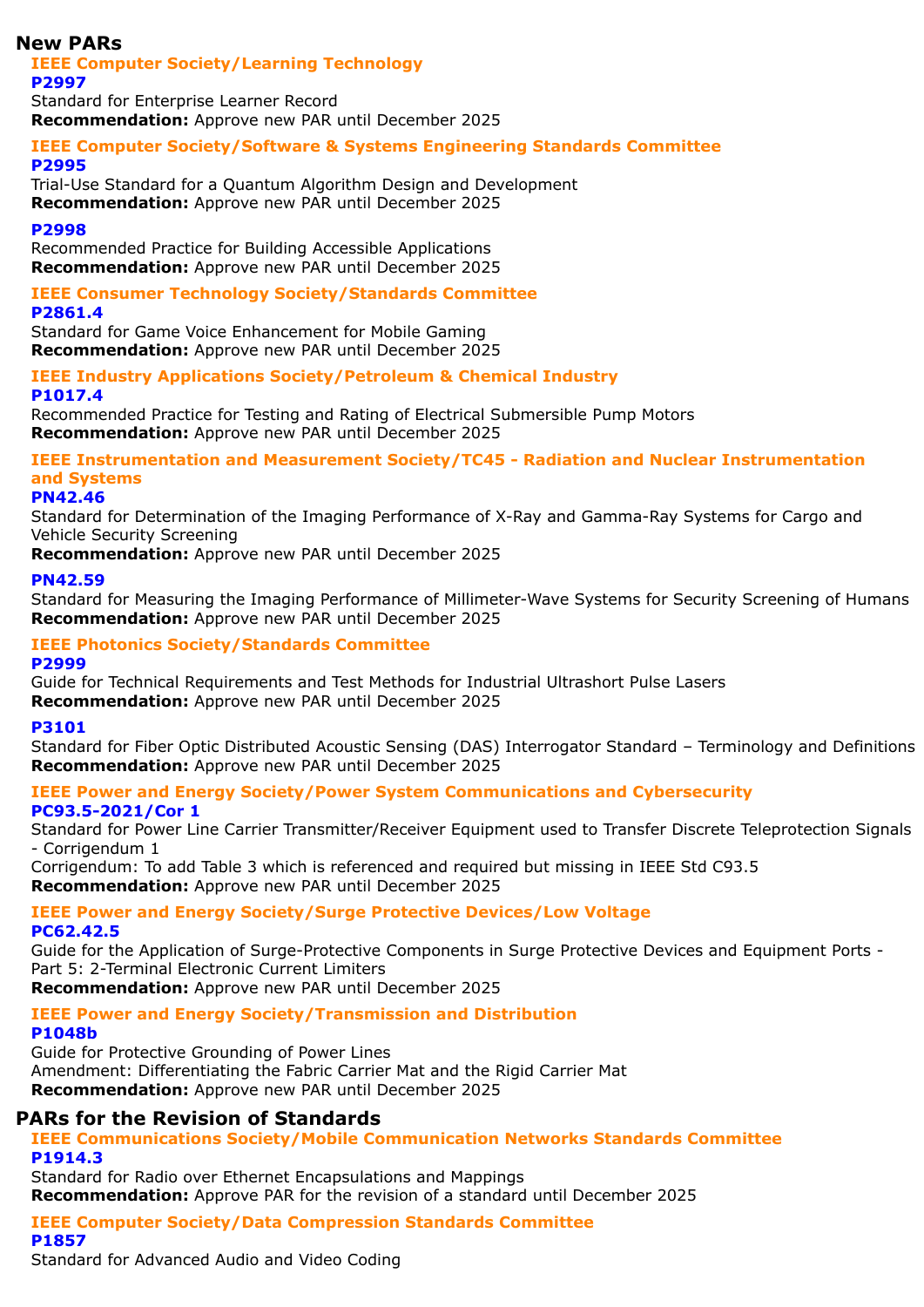**Recommendation:** Approve PAR for the revision of a standard until December 2025 (9 approve, 0 disapprove, 1 abstain [Fathy])

# **P1857.3**

Standard for System of Advanced Audio and Video Coding **Recommendation:** Approve PAR for the revision of a standard until December 2025 (9 approve, 0 disapprove, 1 abstain [Fathy])

#### **IEEE Computer Society/Simulation Interoperability Stds Organization/Stds Activity Committee P1278.1**

Standard for Distributed Interactive Simulation--Application Protocols **Recommendation:** Approve PAR for the revision of a standard until December 2025

# **IEEE Power and Energy Society/Switchgear**

#### **PC37.20.6**

Standard for 4.76 kV to 48.3 kV Rated Ground and Test Devices Used in Enclosures **Recommendation:** Approve PAR for the revision of a standard until December 2025 (4 approve, 3 disapprove [Fathy, Reilly, Wright], 3 abstain [Hong, Weber, Wei], 1 recuse [Edwards])

# **Note: This PAR was deferred by the SASB to the September 2021 NesCom meeting.**

#### **PC37.63**

Standard Requirements for Overhead, Pad-Mounted, Dry-Vault, and Submersible Automatic Line Sectionalizers for Alternating Current Systems Up to 38 kV

**Recommendation:** Approve PAR for the revision of a standard until December 2025 (9 approve, 0 disapprove, 1 recuse [Edwards])

#### **PC37.74**

Standard Requirements for Subsurface, Vault, and Padmounted Load-Interrupter Switchgear and Fused Load-Interrupter Switchgear for Alternating Current Systems up to 38 kV

**Recommendation:** Approve PAR for the revision of a standard until December 2025 (9 approve, 0 disapprove, 1 recuse [Edwards])

## **IEEE Power and Energy Society/Transmission and Distribution**

**P1564**

Guide for Voltage Sag Indices **Recommendation:** Approve PAR for the revision of a standard until December 2025

#### **PC135.80**

Standard for Fasteners for Overhead Line Construction **Recommendation:** Approve PAR for the revision of a standard until December 2025